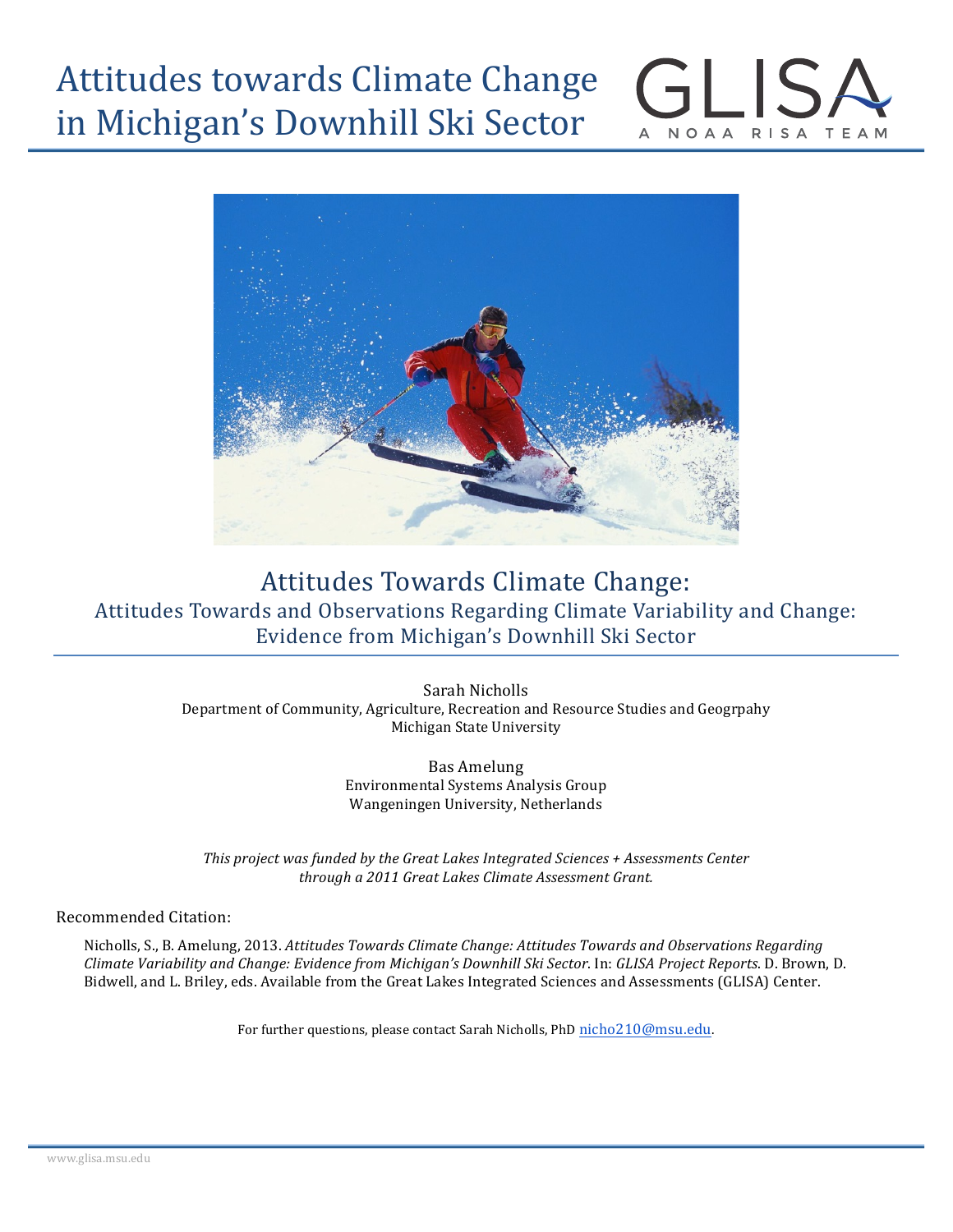

# **Contents**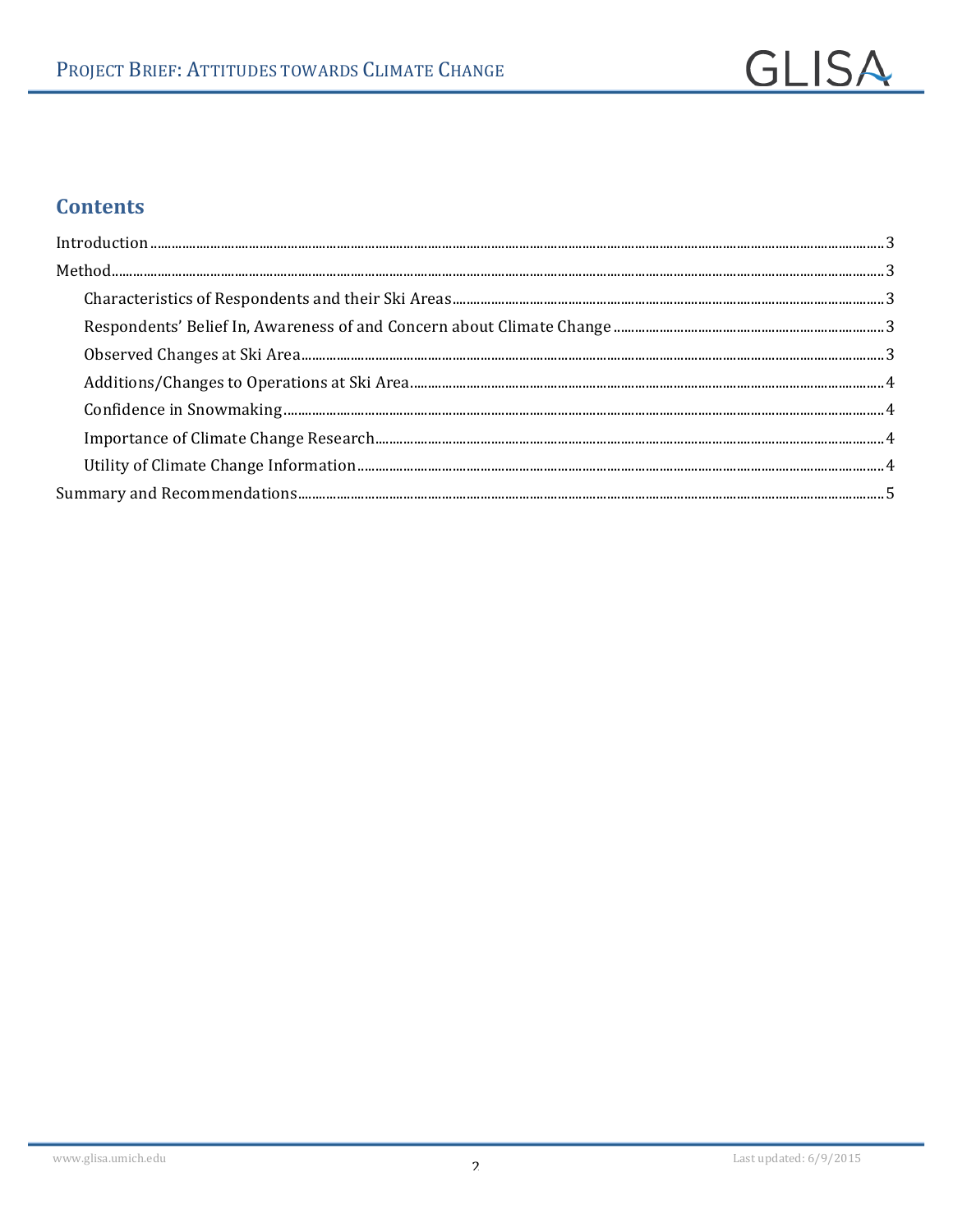#### **Introduction**

The downhill ski sector has received perhaps the greatest amount of interest, due likely to the economic importance and popularity of this activity, and the especially significant implications of warming conditions for its feasibility. The majority of ski-related studies have focused on implications of CVC for snow cover, snow reliability, skiable days, and/or season length; the use of snow-making as a form of adaptation has also been investigated.

Less emphasis appears to have been placed on the human dimensions of this topic, e.g., in terms of alterations to visitor preferences, or public awareness of and concern about projected CVC. There also remains a distinct dearth of material focusing on the implications of CVC for the operations of the individual elements of the ORT industry. Few studies have assessed the ORT industry's awareness and understanding of CVC and its likely implications for their businesses or sites.

In an effort to redress the lack of knowledge regarding the ski sector's awareness and perceptions of climate change, and in order to provide useful and relevant information to members of the ORT sector, this report provides an assessment of the impacts of, vulnerabilities to, and barriers to adaptation to CVC within the ski sector in the Midwest US state of Michigan.

## **Method**

A survey of ski area operators was developed based on a review of the literature and detailed discussion with a series of operators throughout the state. The survey was pilot- tested by this same subset of operators. Invitations to participate in the online survey were shared with the 36 member areas of the Michigan Snowsports Industries Association, whose Executive Director endorsed participation in the study. Nineteen responses were received, representing 18 different ski areas and an effective response rate of 50%.

#### **Characteristics of Respondents and their Ski Areas**

Respondents held a variety of upper level management positions (General Manager, President, Owner, etc.) and had an average of two decades of experience at their current ski area and 26 years of experience in the winter sports industry in general.

Dependence on winter operations as expressed as a percentage of gross revenue ranged from 25% to 100% (average  $70\%$ ). Gross revenue ranged from less than \$5 million (7 areas) to over \$20 million (3 areas). The number of full-time, year-round employees ranged from none to

500 and averaged 113. Though small, the sample did clearly represent a wide range of area types and sizes.

#### **Respondents' Belief In, Awareness of and Concern about Climate Change**

All but one of the 19 respondents believed that the world's climate is changing (this one respondent was excluded from further analysis). Of the remaining 18 respondents, most considered themselves somewhat (39%) or very (44%) aware of the topic of climate change. Concern regarding climate change and its implications for winter operations was more variable  $-$ 22% a little concerned, 44% somewhat concerned, and 28% very concerned. Mean awareness and concern scores were 3.4 and 2.9, respectively (out of 5.0). Figure 1 illustrates levels of awareness and concern.

#### **Observed Changes at Ski Area**

Respondents were next asked to indicate the number of seasons during which they have observed a series of eleven changes at their ski area in the past ten years. Answer options consisted of never, during 1-3 seasons, 4-6 seasons, 7-9 seasons, and every season.

The most commonly observed change (based on the mean score for each item) was early closing of ski season due to lack of customer demand (observed every season at five areas, though never at six). This finding, in combination with the infrequent observation of early closing due to lack of snow, would seem to lend some credence to the generally recognized though never empirically proven perception among ski area operators that customers are heavily driven by snow conditions in their home area. It is commonly accepted within the industry that once spring arrives in key market areas, and customers' minds turn to summer activities such as boating and golf, it is extremely difficult to attract them to ski regardless of conditions on the slope. The installation of web cams, to provide live video of actual snow conditions, has been one approach to help combat this problem.

Other changes that were observed by the majority of respondents 1-3 or 4-6 times over the past ten seasons were less natural snow; delay in opening day of ski season due to lack of snow; extended mid-season warming trends; more intense severe snow storm events (measured by accumulation of 8" or more in 24-hour period); reduced frequency of conditions necessary to make snow; and, more frequent severe snow storm events. This combination of observations - of both less snow yet also more intense and more frequent severe snow storm events, lends support to a key characteristic of the climate change phenomenon, that of increasing climatic variability.

The remaining four items – early closing of ski season due to lack of snow; increased difficulty of guests reaching your resort due to difficult driving conditions between their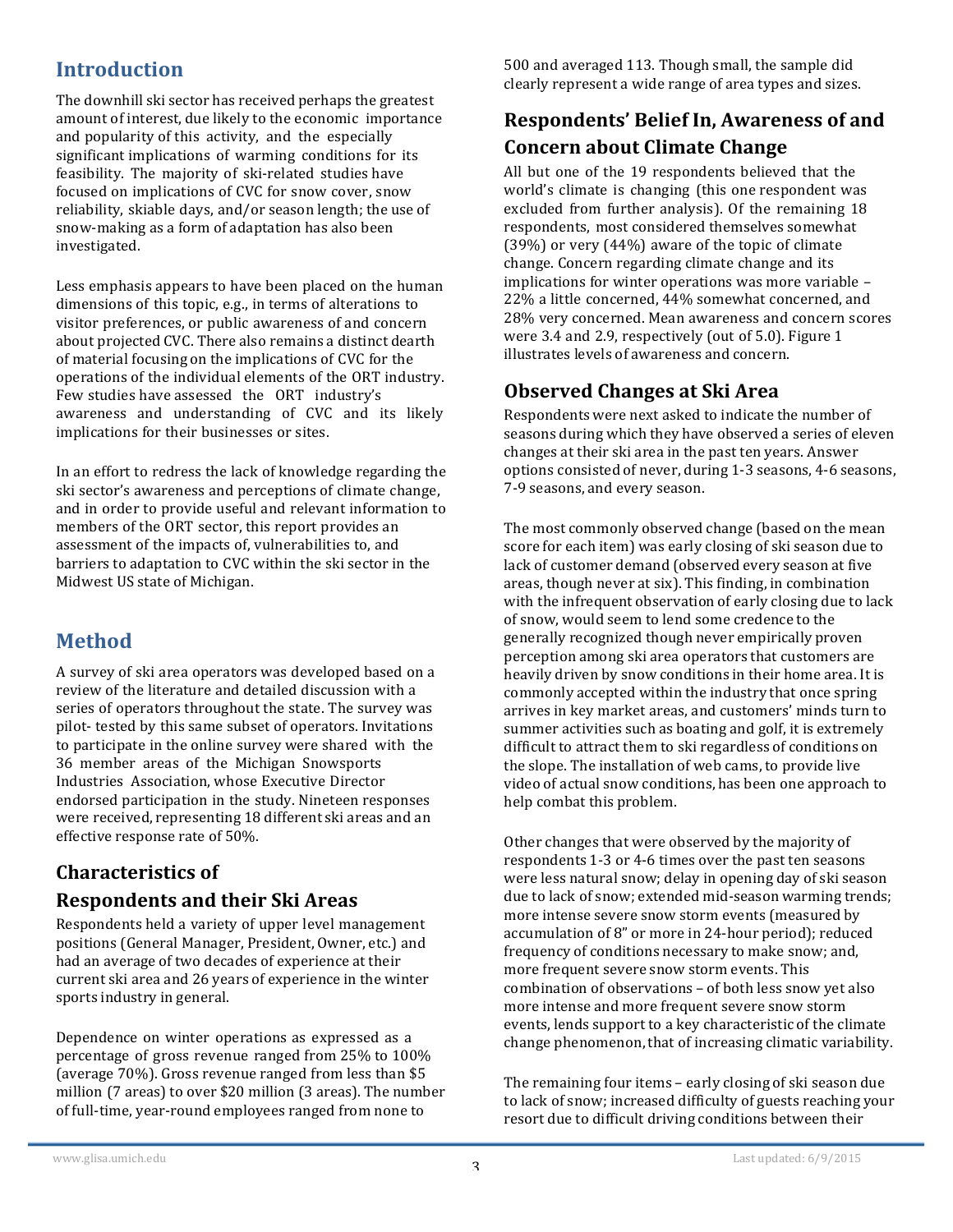homes and your resort; shift in timing of season (no change in length); mid-season closings due to lack of snow - were observed by the majority of respondents either never or 1- 3 times in the past ten seasons.

# Additions/Changes to **Operations at Ski Area**

Next, respondents were asked to indicate whether or not any of 23 measures, additions or changes had been implemented at their area in the past ten years. Three answer options were provided: yes; no; and, not vet operational but in planning or development stage.

In the case of a yes or not yet answer, this follow-up question was asked: "Please indicate the extent to which recent weather variability and/or your concerns about climate change directly influenced your implementation of this measure at your area." Answer options were as follows: had no influence: was a secondary influence: was one of several factors that had approximately equal influence; was the primary but not the only influence; and, was the only influence.

In the case of a no answer, this follow-up question was asked: "Please indicate why you have not implemented this measure at your area by checking the one most relevant reason from the choices below." Answer options were: I am not familiar with this measure; I have heard of this measure but need more information about it in order to make an informed decision about its utility; I am familiar with this measure but it is not appropriate or feasible at our area (e.g., due to technical or structural limitations); I am familiar with this measure but it is not financially viable at our area; and, We have not yet implemented this measure but are currently in the process of evaluating its utility for our area.

The following measures, additions or changes had been implemented or were in the planning/development stage at more than one half of areas:

- Increased snowmaking capacity (i.e., more snow guns);
- Increased frequency of snowmaking;
- Improved snowmaking capacity (i.e., more efficient snow guns);
- Installation of a weather station;
- Addition of new/more winter activities;
- Addition of new/more spring/summer/fall activities;
- Investment in energy conservation measures;
- Expanded use of social media;
- Implementation of new or special winter pricing structures;
- Partnered with surrounding tourism suppliers.

In the case of measures that had for the most part not been implemented, lack of financial viability was the most commonly cited reason for lack of implementation. This was the case for the purchase of weather derivatives; the purchase of site-specific weather forecast information; the addition of a new conference center, spa, indoor or outdoor waterpark, or golf course; investment in alternative sources of energy; and, an increase in advertising budget. These findings are unsurprising – the addition of new facilities represents expensive capital improvements requiring substantial access to financial support as well as the physical land area to accommodate them. The purchase of weather derivatives and of site-specific weather forecast information, as well as investment in alternative sources of energy, are also likely perceived to be less essential expenditures than the maintenance of existing stock and investment in more and/or better snowmaking capabilities.

Inappropriateness or lack of feasibility due to technical or structural limitations was the most commonly cited reason for not installing snow/wind fencing and for not developing runs on higher terrain. Unlike their western US and European counterparts, ski areas in Michigan are clearly constrained in their ability to expand upwards, since most areas were originally built at the upper limits of available topography.

The only item for which lack of familiarity with the measure was the most commonly cited rationale for its non-implementation was the use of snow blankets.

#### **Confidence in Snowmaking**

The majority of respondents (63%) were very confident that snowmaking will enable their area to adapt to climate variability or change over the next ten years.

When respondents who indicated that they are very or extremely confident that snowmaking will enable their area to adapt to climate variability or change over the next ten years were asked to explain why they possess such confidence, the most common responses focused on the belief that winter (in terms of sufficiently cold temperatures) would always come (eventually), and on the expectation that snowmaking technologies will continue to improve, allowing snow to be made at increasingly warmer temperatures.

#### **Importance of Climate Change Research**

The majority of respondents thought that additional information and research regarding climate change and its potential implications for the winter sports industry would be somewhat  $(31\%)$  or very  $(56\%)$  important.

#### **Utility of Climate Change Information**

When asked to rate the utility of nine kinds of information regarding climate change and its potential implications for